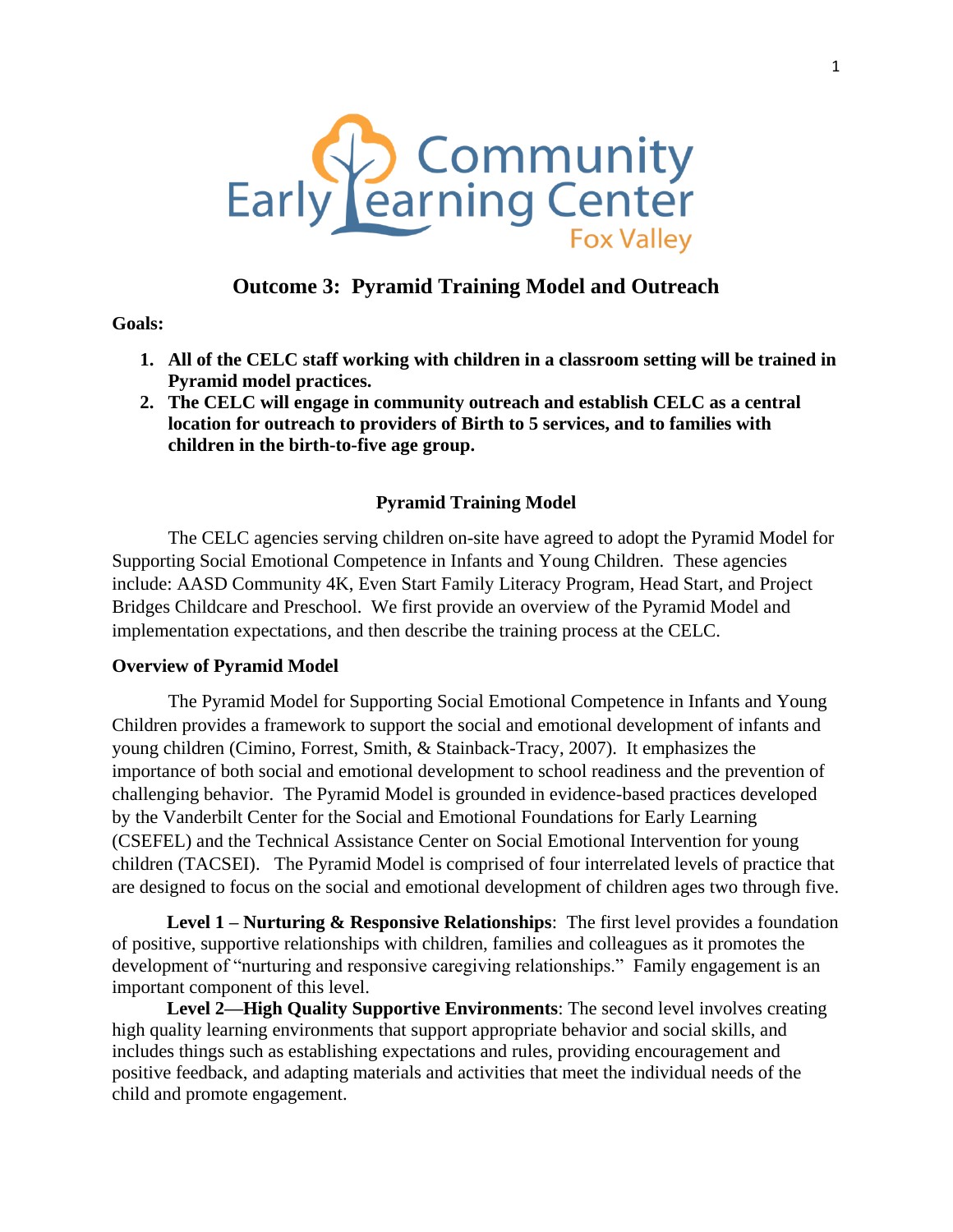For the majority of children, levels one and two will be sufficient to meet their social and emotional development needs. However, some children will need the additional targeted social and emotional supports and teaching strategies that level three provides.

**Level 3—Targeted Social Emotional Supports**: Level three focuses on emotional expression, problem solving, impulse control, and developing friendship skills.

**Level 4—Intensive Intervention:** Level four offers intensive and individualized approaches for those children who continue to exhibit significant challenging behaviors or present with other social emotional needs that are not met by earlier levels (Fox, Dunlap, Hemmeter, Joseph, & Strain, 2003).



Program-wide adoption of the Pyramid Model involves the following components:

- **Leadership Team**: A leadership team is created that is composed of a program administrator, representatives from the teaching staff, an individual who can provide coaching to teachers, and a behavior specialist. The team meets monthly and guides implementation of a program-wide approach.
- **Staff Buy-In**: The leadership works to involve and support all staff in implementing the model. Staff are asked to indicate their willingness to participate.
- **Family Involvement**: Staff are expected to establish partnerships with families in adopting the model. Families are provided with information and support for their children's social and emotional development.
- **Program-wide Expectations**: Program-wide expectations are adopted that provide a shared focus and language. Program-wide expectations are posted in the program and are provided to families.
- **Classroom Implementation of Pyramid Model**: Program leaders assess teachers with an observation tool, and action planning allows for goals to be identified to help teachers implement Pyramid practices in their classroom.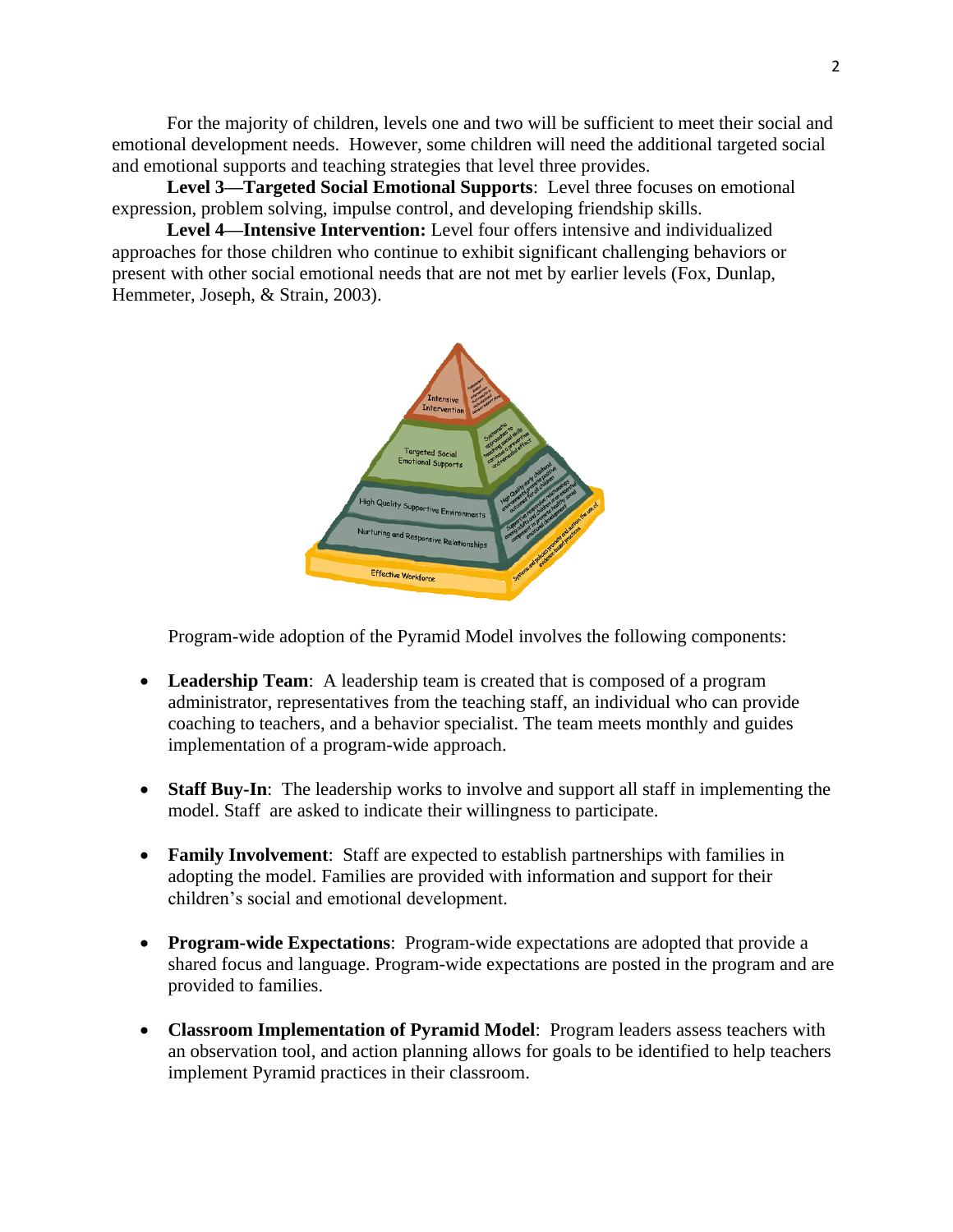- **Staff Professional Development and Support**:Pyramid coaches provide support and coaching to staff to help them implement Pyramid practices.
- **Behavior Support Practices**: The leadership team develops policies and procedures to support staff in addressing challenging behaviors.
- **Data-based Decision Making**: The leadership team gathers data to monitor outcomes and assess implementation success (TACSEI, 2011).

Programs that have adopted the Pyramid Model have experienced the following outcomes: reductions in challenging behaviors, increases in children's social skills, increased satisfaction of program staff and families, reduced turnover in the program, increases in teacher competence and confidence in the support of children, changes in classroom and program climate, and sustained implementation of the Pyramid model (Yates, Ostrosky, Cheatham, Fettig, Shaffer, & Santos, 2008).



## **Pyramid Model Implementation at the CELC**

The goal of the CELC in their first year was to train all staff working with children in classroom settings in Pyramid Model practices. This includes teachers for AASD 4K classrooms, Even Start Family Literacy Program, Project Bridges Child Care Center and Preschool, and Head Start. To accomplish this goal, two leadership teams consisting of staff members from Head Start and Project Bridges participated in a four-day Pyramid Model Implementation Academy training sponsored by 4K in Wausau in May 2015. The leadership team from Head Start consisted of a program administrator (Lynn Hammen), an internal Pyramid coach (Jenny Thorn), a behavior specialist (Cheryl Daily), a data coordinator (Suzette Preston), and external Pyramid coaches (Deb Kozak & Joan Rice). The leadership team from Project Bridges consisted of a program administrator (Nicole Desten), an internal Pyramid coach (Karie Sager), a data coordinator (Suzette Preston), and two classroom teachers (Katie Donaldson and Jodi Strube). The internal Pyramid coach works with teachers and staff in implementing Pyramid practices and strategies, while the external Pyramid coach assists the leadership team, supports ongoing professional development, and provides support to the internal coach to ensure implementation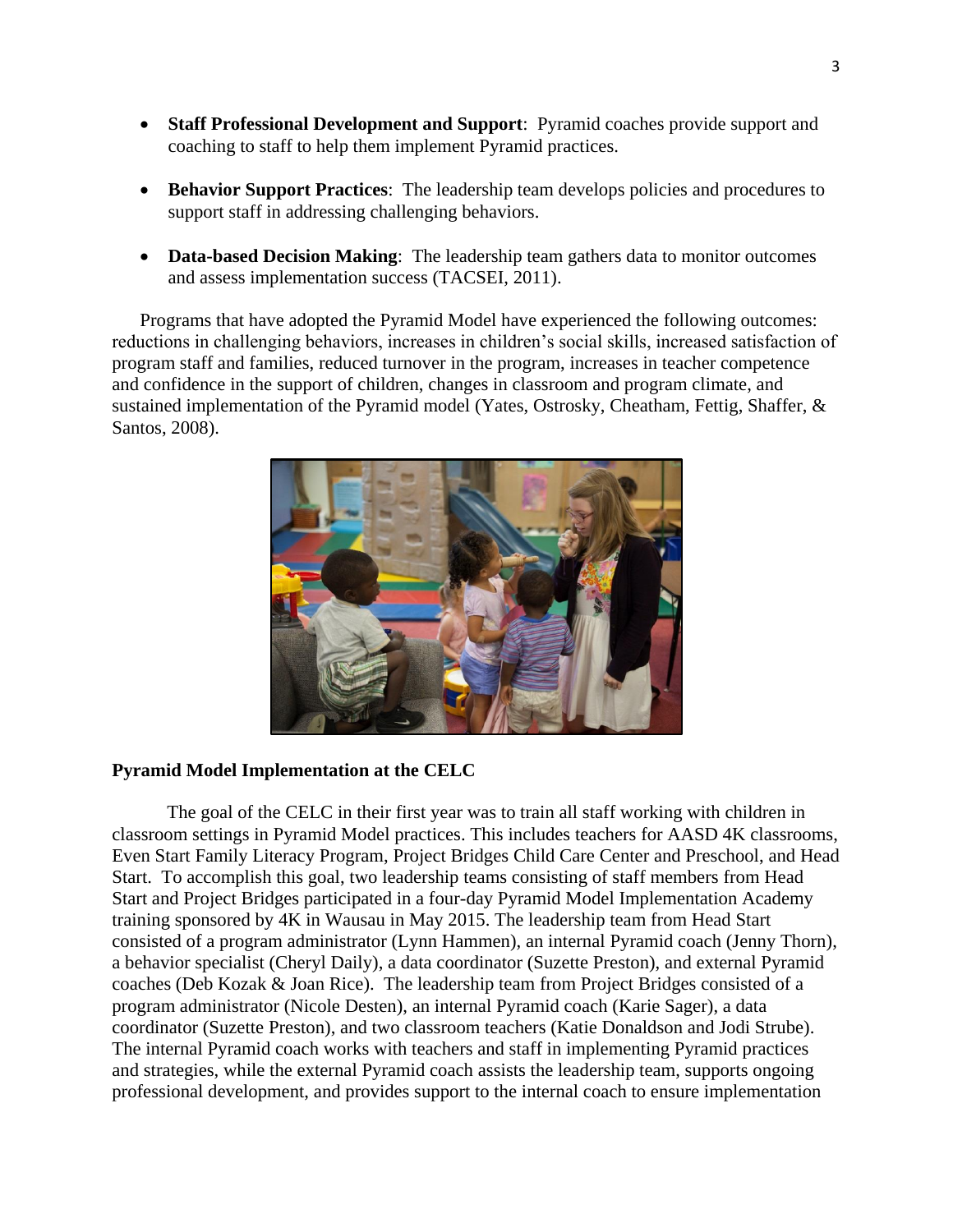success. The behavior specialist provides behavioral support for children with persistent challenging behavior and assists in collecting child level data. The overall responsibilities of the leadership team are to:

- guide the implementation process;
- develop the supports and infrastructure needed to ensure adoption of the Pyramid Model within classrooms;
- ensure that services are provided to children and their families;
- provide support to staff through coaching, mentoring, and observation;
- use data-based decision making to actively monitor outcomes;
- assess implementation success (TACSEI, 2011).

Seven staff members from above listed Leadership teams also completed the Teaching Pyramid Observation Tool (TPOT) training and certification to ensure reliable implementation of the TPOT assessment. TPOT is completed based on a 2-hour observation of a preschool classroom and 15-20 minute interview with the teacher. TPOT observations include teacherdirected (circle time, small groups) and child-directed (free play, center time) activities as well as the transitions between activities.



In addition to training for the leadership team, staff members from Head Start participated in eight module training sessions (3 hours each) for a total of 24 hours of training. Each module/training session focused on a different aspect of social emotional development. These training sessions were presented by an external Pyramid Model trainer employed by Head Start. Community partners from Theda Care Child Development Center and Head Start in Seymour, Kaukauna, and Oshkosh also participated in the training. Staff members from Project Bridges participated in the Pyramid Model training prior to their move to the CELC. In addition, AASD's 4K Institute in August, 2015, provided an additional 20 hours of Pyramid training for 4K teachers. Six Head Start staff and four Project Bridges staff attended the Institute. In summary, the Head Start and Project Bridges staff completed Pyramid training in 2014-2015 as planned, and the Even Start teachers are doing Pyramid training during the 2015-2016 school year.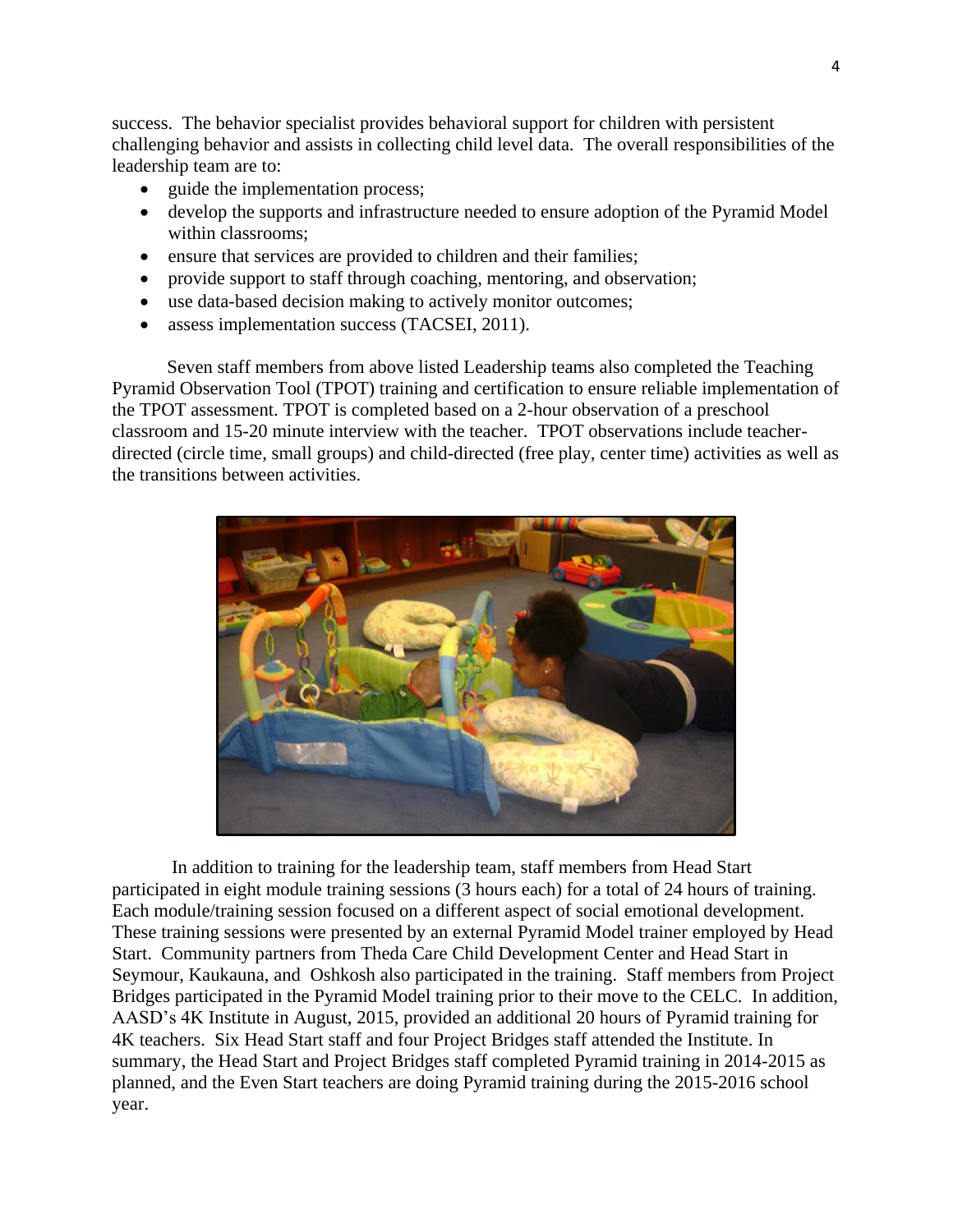Assessment of the implementation of the Pyramid Model is done at a program-wide, teacher/classroom level, and child level. Program-wide assessment measures the processes and program level infrastructure needed for implementation with benchmarks of quality evaluated twice a year through team self-assessment and reported in September and April. There are 43 Pyramid program benchmarks of quality that reflect critical elements of implementation, including establishment of the leadership team, staff buy-in, family involvement, program-wide expectations, teaching program-wide expectations, classroom Pyramid practices, procedures for responding to challenging behavior, professional development and staff support plan, and databased decision making. Each benchmark is scored as "in place," "partially in place," or "not in place" (Hemmeter, Fox, & Snyder, 2013). Benchmark ratings were available for UW Oshkosh Head Start-CELC and Project Bridges for May 2015 and December 2015 (see table below). In addition, specific ratings (ranging from 0 to 2) of critical elements of the benchmarks of quality for Head Start and Project Bridges for May 2015 and December 2015 are shown in the graphs below.

|                        | <b>Benchmarks of Quality</b> |                           |                 |
|------------------------|------------------------------|---------------------------|-----------------|
|                        | <b>Not in Place</b>          | <b>Partially in Place</b> | <b>In Place</b> |
| <b>Head Start</b>      |                              |                           |                 |
| <b>May 2015</b>        | 28%                          | 51%                       | 21%             |
| December 2015          | 2%                           | 51%                       | 47%             |
| <b>Project Bridges</b> |                              |                           |                 |
| <b>May 2015</b>        | 45%                          | 45%                       | 11%             |
| December 2015          | 13%                          | 57%                       | 30%             |

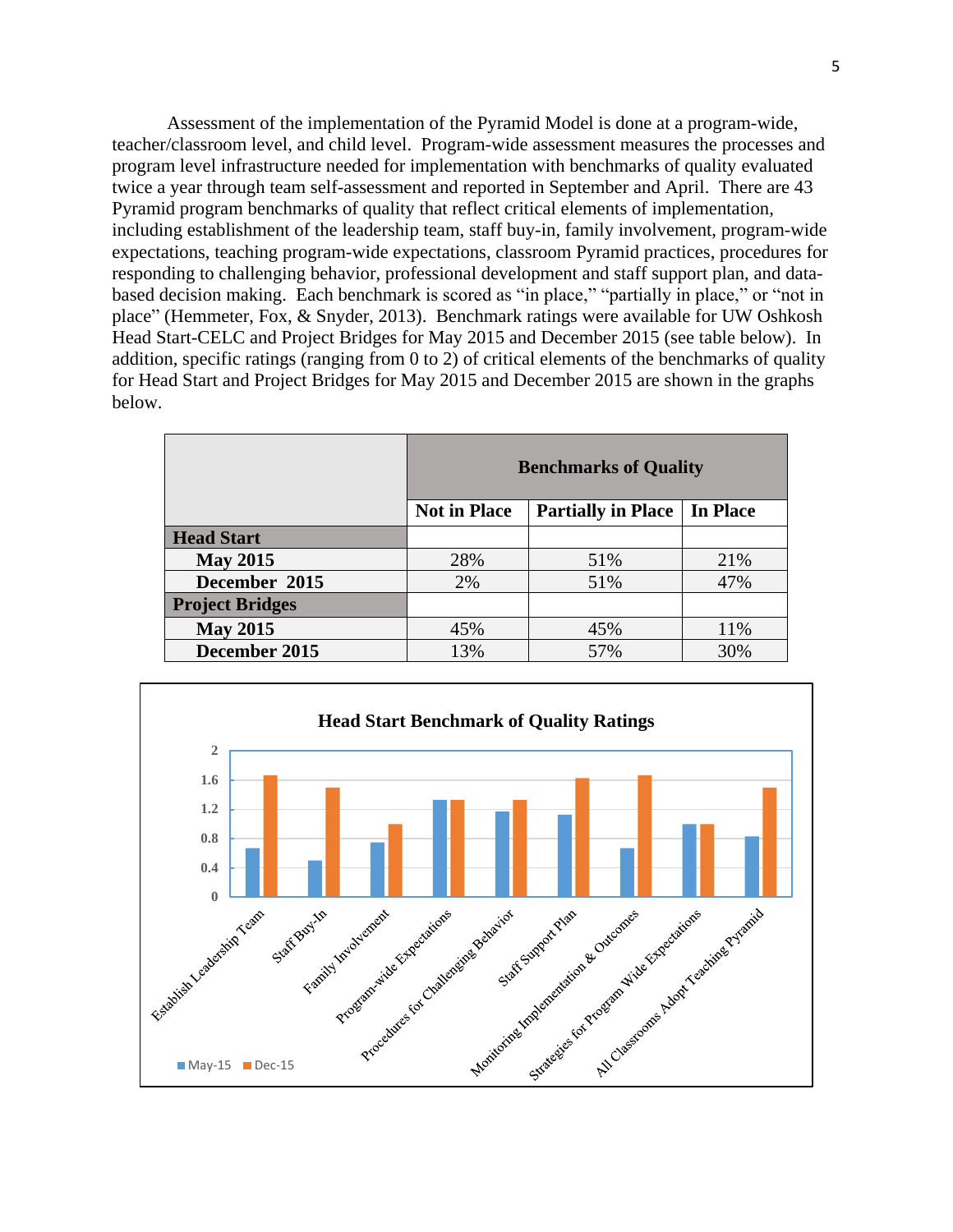

In order to assess the implementation of Pyramid Model practices in the classroom, teachers in eight classrooms (two 4K classrooms and two other classrooms at each site) are observed by the internal coach using the Teaching Pyramid Observation Tool (TPOT) for children ages 3 to 5 years and the Pyramid Infant Toddler Observation Scale (TPITOS) for children ages 0 to 3 years. The goal is 80 percent in implementing Pyramid practices. These measures consist of three types of items marked "yes" or "no" based on observation:

- 1. Environmental items (7): Includes things such as clear boundaries, classroom rules, adequate number of centers, and materials that support play.
- 2. Ratings of practices (15): Includes items such as schedule and routines, transitions between activities, providing directions, teaching problem solving, and supporting friendship skills. Scores are based on observations and/or provider reports.
- 3. Red flag items (6): Includes items such as whether transitions are smooth or chaotic, whether emotions are discussed in the classroom, and whether learning centers have clear boundaries (Snyder, Fox, & Hemmeter, 2010).

Coaching is also an important part of the classroom assessment process and consists of preparation, observation, debriefing and follow-up.

- **Preparation** for coaching includes baseline observations and a meeting with the teacher to review the TPOT/TPITOS and develop a plan of action.
- **Observation** focuses on the action plan items and uses relevant TPOT/TPITOS items and other observational measures.
- **Debriefing** consists of providing both positive and corrective performance feedback, discussion of issues related to individual children, development of implementation steps, and planning for the next observation.
- **Follow-up** and providing additional materials as needed is the final step (Snyder, Fox, & Hemmeter, 2010).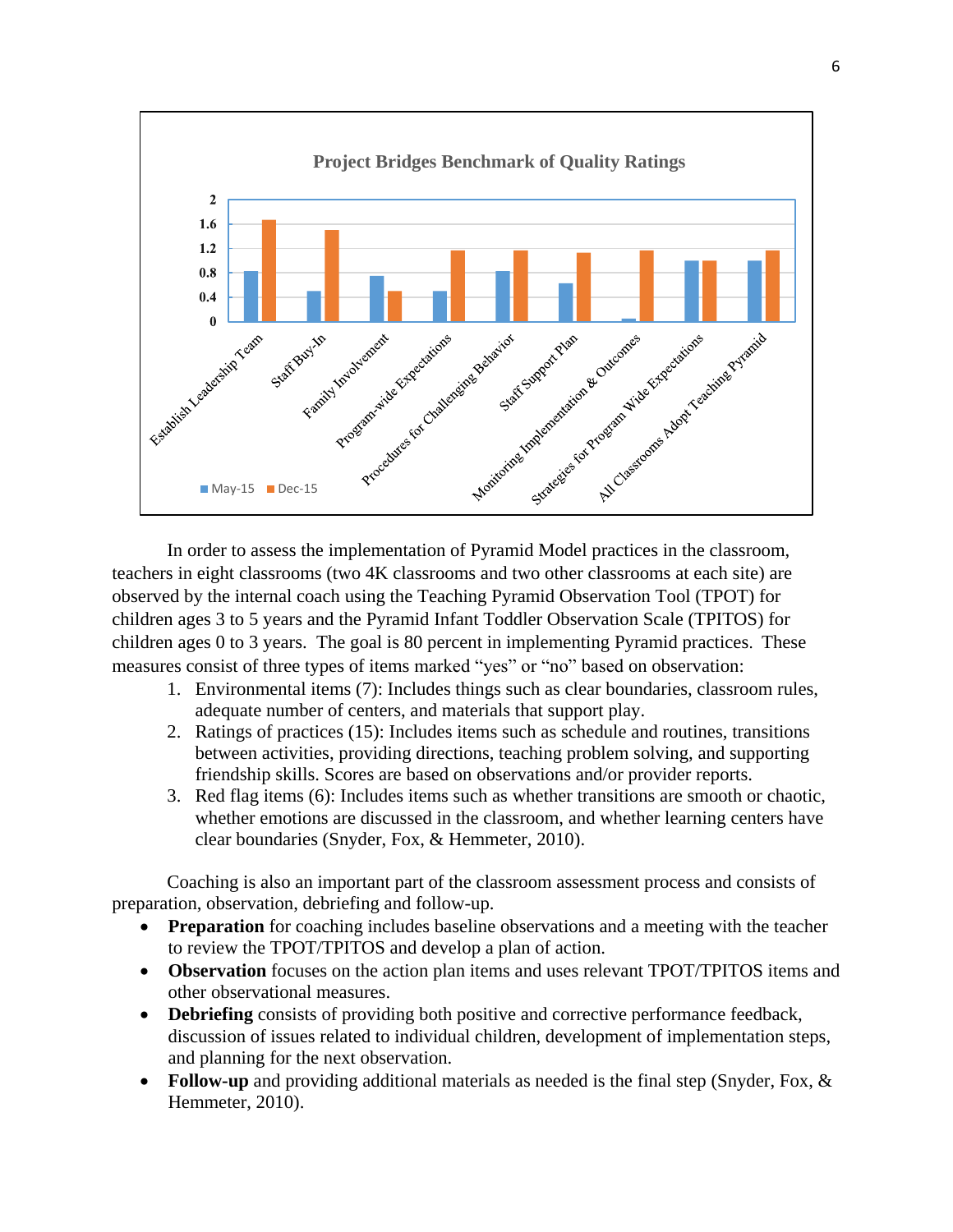Finally, child level data used to assess implementation of the Pyramid Model includes the Ages and Stages Social-Emotional Questionnaire (ASQ-SE) which is completed in October and April. The ASQ-SE (Squires, Bricker, & Twombly, 2002) is a screening tool completed by the child's caregiver that is used to measure social and emotional competence in children between the ages of 2 and 60 months. In addition, behavior incident reports are collected to document challenging behavior throughout the program with the goal of reducing the total number of behavior incident reports.

## **CELC Outreach Efforts**

### **Overview of Outreach Goals for the CELC**

Outreach is central to the mission of the Community Early Learning Center (CELC) and includes outreach to families in the community as well as connections to the early childhood community through outreach and professional development opportunities. Outreach programs play a key role in increasing community awareness about the importance of early screening for developmental concerns and delays and referral to appropriate services. These programs often work with agencies in the community to coordinate universal



screenings for developmental and behavioral concerns and referral services for families. They also provide families with information regarding healthy development and best practices in supporting children.

Making connections to the early childhood community through outreach and professional development opportunities is also a goal for the CELC. The CELC provides a central location to bring together providers of birth to five services both at the CELC and in the broader Fox Valley community. Outreach of this type allows individuals to make direct connections with other providers and their agencies, and to become more familiar with the services that other agencies offer. Providers learn more about the other resources available in the community and this facilitates their ability to refer children to them, which in turn benefits families. Outreach through professional development classes and programs that are offered at the CELC also provides ongoing training and education for birth-to-five providers in the community. Many of these events have been hosted by CELC partners as well as outside agencies that have used the space at the CELC for their own professional developmental activities and invited members of the CELC staff to participate.

#### **Outreach Accomplishments**

The Appleton Area School District (AASD) Birth to Five Outreach program connects families with school and community resources. It is headed by the Birth to Five Outreach Coordinator and Birth to Five Site Resource coordinators that are located at the CELC. The Birth to Five Outreach program offers a number of activities and events for families in the community,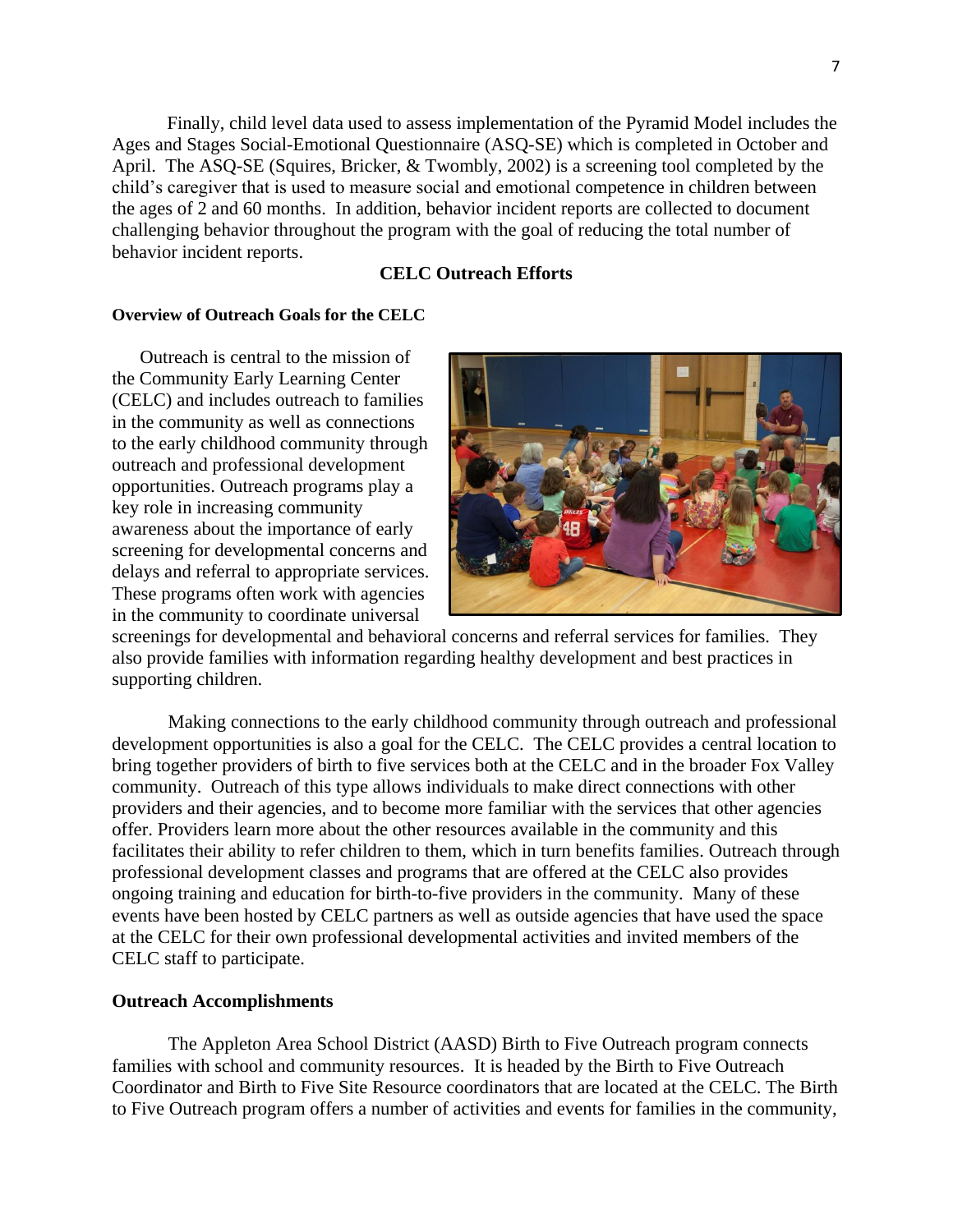including parent/child playgroups, welcome visits to families with children five and under in the community, and themed parent/child events (e.g., *Let's Get Fit Night, Exploring Our Senses Through Play*). While many of these outreach programs were held this year at the CELC, program locations also included community parks, libraries, and AASD elementary schools. The Birth to Five Outreach program also partnered with Even Start Family Literacy this year to offer parent/child playgroups (*Parents Interacting with Infants* (PIWI)) for parents and their infants (0- 12 months) or toddlers (13-24 months). These weekly playgroups focused on different developmental topics and were based on resources available through Vanderbilt's Center on the Emotional and Social Foundations for Early Learning. These playgroups are offered as part of Even Start's Interactive Literacy activity time with the goal of increasing parents' competence and confidence in their parenting skills and are also connected to the Pyramid Model for Supporting Social Emotional Competence in Infants and Young Children.



Periodically, staff members from partner agencies, such as WIC, Partnership Community Health Center, AASD, and Winnebago County Birth to 3 were also brought in to speak with families. In addition to PIWI playgroups, the Birth to Five Program also offered multi age "*Learning to Play*" sessions on Tuesday and Thursday mornings and Tuesday evenings for children birth to five accompanied by an adult. The maximum number of attendees for these literacy-themed sessions was capped at 12. Finally, there were several themed Birth to Five events held throughout the year, including *Autumn Adventure, Dr. Seuss Night,* and *Music Night*.

The Birth to Five Outreach program also plays an important role in coordinating the 4K requirement for 87.5 hours of parent outreach. While community agencies are responsible for 20-30 hours of these outreach activities, the remaining hours are planned by AASD. Activities include *4K Parent Information sessions*, *4K Registration days, Fun in the Sun park outings, Learning through Play parent/child playgroups, Yoga for Kids, Evening playgruops,* and *Parent Cafes.* 

Outreach activities for the Birth to Five Program are promoted through monthly email blasts sent to about 2000 recipients including 4K families, classroom teachers, and parents who attend Birth to Five events. Birth to Five also encourages participation through flyers and newsletters, as well as a monthly family events calendar that includes Birth to Five Outreach Programs along with broader community events.

Between September 2014 and May 2015, the Birth to Five Outreach Program offered 24 *PIWI Infant Playgroups* (with 156 total attendees), 24 *PIWI Toddler Playgroups* (with 354 total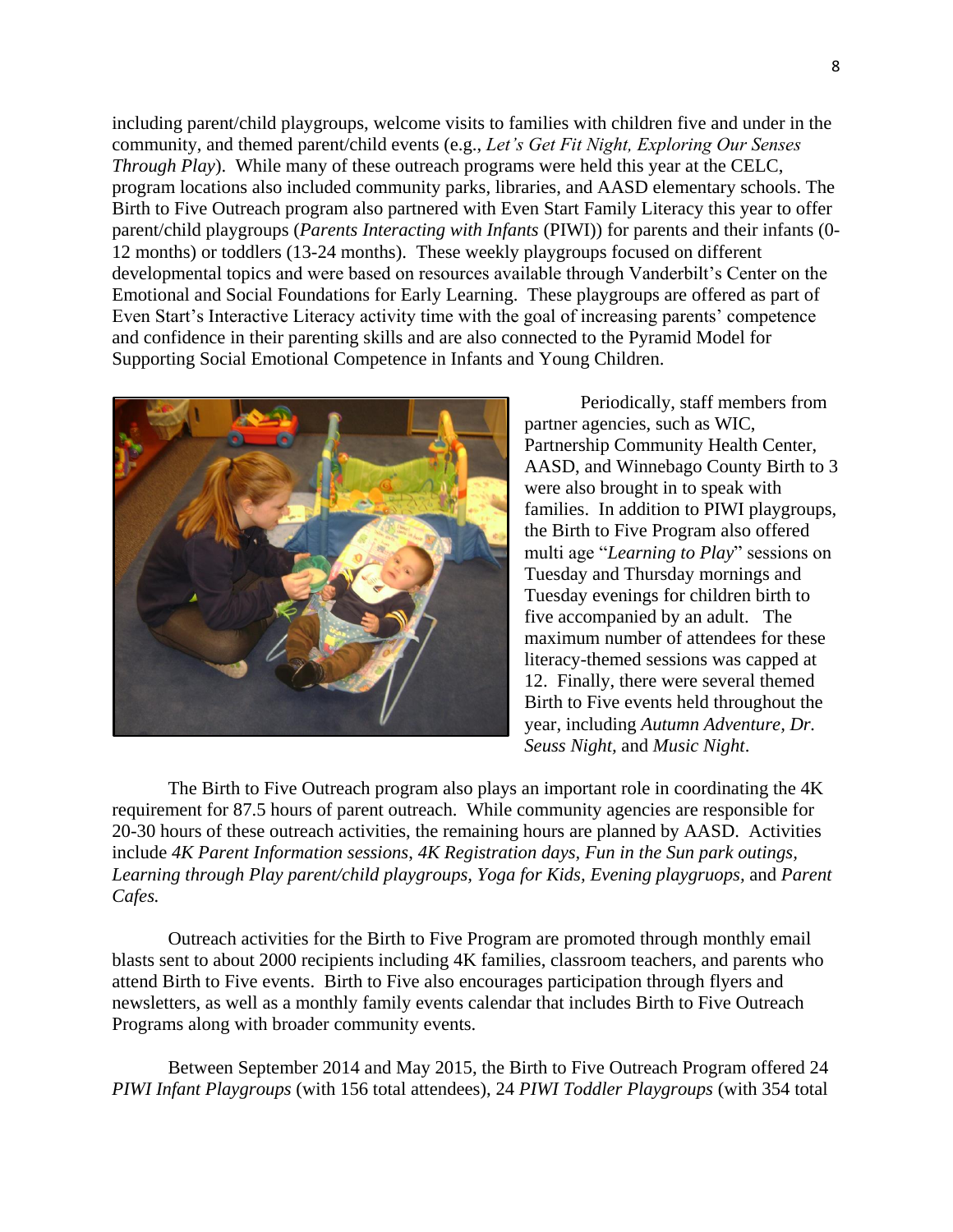attendees), and 70 "*Learning Through Play*" Groups on Tuesdays and Thursdays (with 845 total attendees). In addition, they sponsored 14 parent/child events (with 1,193 total attendees). In its first year at the CELC, the Birth to Five Outreach Program offered a total of 132 playgroups and events that were attended by more than 2,500 parents and children as summarized below.

|                              | <b>Number</b><br><b>Offered</b> | <b>Attendance</b> |
|------------------------------|---------------------------------|-------------------|
| PIWI** Infant Playgroups     | 24                              | 156               |
| PIWI** Toddlers Playgroups   | 24                              | 354               |
| <b>Learning through Play</b> | 24                              | 208               |
| <b>Tuesday Morning</b>       |                                 |                   |
| <b>Learning through Play</b> | 22                              | 190               |
| <b>Tuesday Evening</b>       |                                 |                   |
| <b>Learning through Play</b> | 24                              | 447               |
| <b>Thursday Morning</b>      |                                 |                   |
| Parent/Child Events***       | 14                              | 1,193             |
| <b>Totals for Activities</b> | 132                             | 2,548             |

# Birth to Five Outreach Program Parent/Child Playgroups and Events (September 2014-May 2015)

#### \*\* *Parents Interacting with Infants*

\*\*\*Includes *Autumn Adventure, Movin' at the Park, Community Helpers Day, Music Night, Let's Get Fit Night, Parent Make 'n Take, Dr. Seuss Night, Parent Cafes* (3)*, Week of the Young Child Event, Exploring Our Senses Through Play, Muffins with Mom*

**Note**: Information regarding the number of parent/child playgroups and events offered & attendance figures was provided by Amy Wilson, Birth to Five Outreach Coordinator.

In addition to these specific outreach activities, the CELC also held a number of events to celebrate its inaugural year and increase its visibility in the community. The CELC Grand Opening event was held on October 28, 2014, and was attended by families and community members, donors and supporters, CELC board members, CELC partners, and a number of local dignitaries. A community open house titled "*Together We CAN Make a Difference*" was held at the CELC on April 14, 2015, to celebrate the Week of the Young Child. This family fun event was attended by 355 parents and children and also included a Resource Fair with 17 community agencies participating. Finally, the "*Experience*" Tour was held at the CELC on July 29, 2015, and provided an opportunity for United Way Fox Cities supporters to tour the facilities and ask questions.

The shared space at the CELC has not only allowed for the expansion of current outreach activities but it has also facilitated new opportunities for outreach and engagement. Universal screenings for birth to five children were held this year at the CELC and represented a collaborative effort between AASD's 3 -5 Year Old Developmental Screening and Outagamie County Early Intervention (see Outcome 2 report for further details). Universal screenings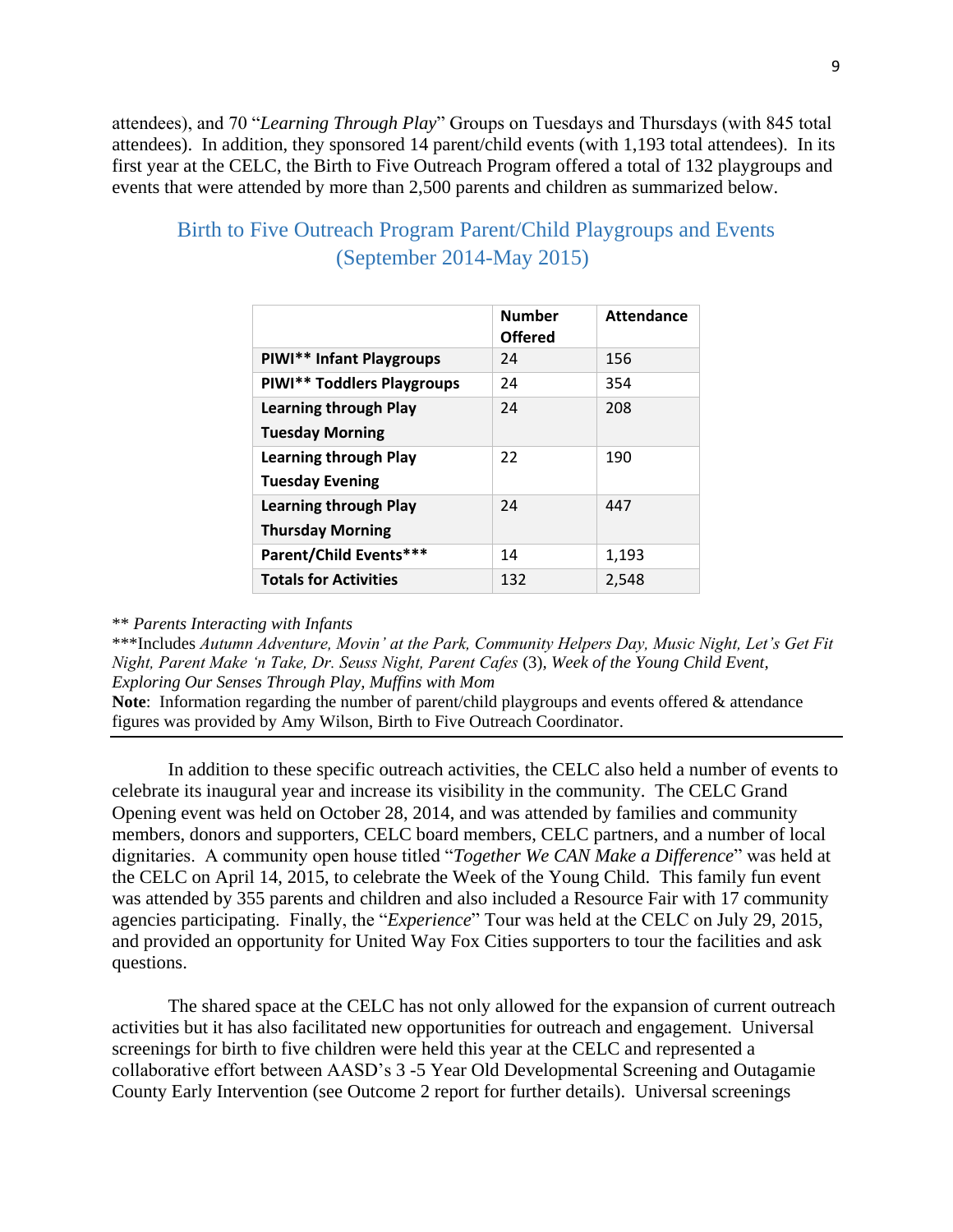allowed parents to bring their children, ages birth to five, to the CELC to be screened at one time and in one convenient location. In the past, families would have had to make separate appointments at different locations to have their children screened. In making the screening process more convenient for families, the CELC hopes to increase the number of screenings in the community. Staff members noted several additional benefits of holding screening events at the CELC, including the ease of referring families to other agencies in the same building and being able to walk them directly to these programs and connect them with the staff members who would be working with their child.

The partnerships between agencies to offer weekly parent/child play groups and universal screenings illustrates not only the use of shared space at the CELC but also the collaborative opportunities that are possible when agencies are in one location. Weekly "sandbox" meetings are held with representatives from each CELC agency attending. Staff members are able to collaborate with each other and network across agencies, as they meet together to discuss ideas for better serving families and to plan community events.

One important step in outreach has been the creation of the CELC website ([http://www.communityearlylearningcenter.com/\)](http://www.communityearlylearningcenter.com/), which went live in the fall of 2015. The website includes:

- information about each of the partnering agencies, the programs and services they offer, and contact information for each program;
- professional development opportunities for early childhood educators in the community;
- research and resources, including 2014-2015 outcome goals and findings, links to reports on the brain science of early childhood and the economic value of investing in early childhood, and videos on the science of early child development;
- CELC events, including screenings, playgroups, and classes; donation and contact information.

#### **Summary and Conclusions**

In conclusion, the CELC was successful in increasing its outreach efforts both to the birth to five population in the Fox Valley through a number of playgroups, classes, and community events, as well as to community providers of birth to five services through Pyramid training events and other professional venues. With the hiring of Terry Petrenchik, Ph.D., as the Early Childhood Community Outreach Directior for the Fox Valley region in January, 2016, the CELC is well prepared to continue to expand their outreach efforts to children, families, and the broader Fox Valley community. In addition, the CELC partners continue to explore ways to strengthen existing and forge new professional learning connections with early childhood providers in the community.

The CELC was also successful in regard to the goal of training all CELC staff working with children in classroom settings in the Pyramid Model for Supporting Social Emotional Competence in Infants and Young Children. The Head Start and Project Bridges staff completed Pyramid training in 2014-2015 as planned, and the Even Start teachers will be completing Pyramid training during the 2015-2016 school year.